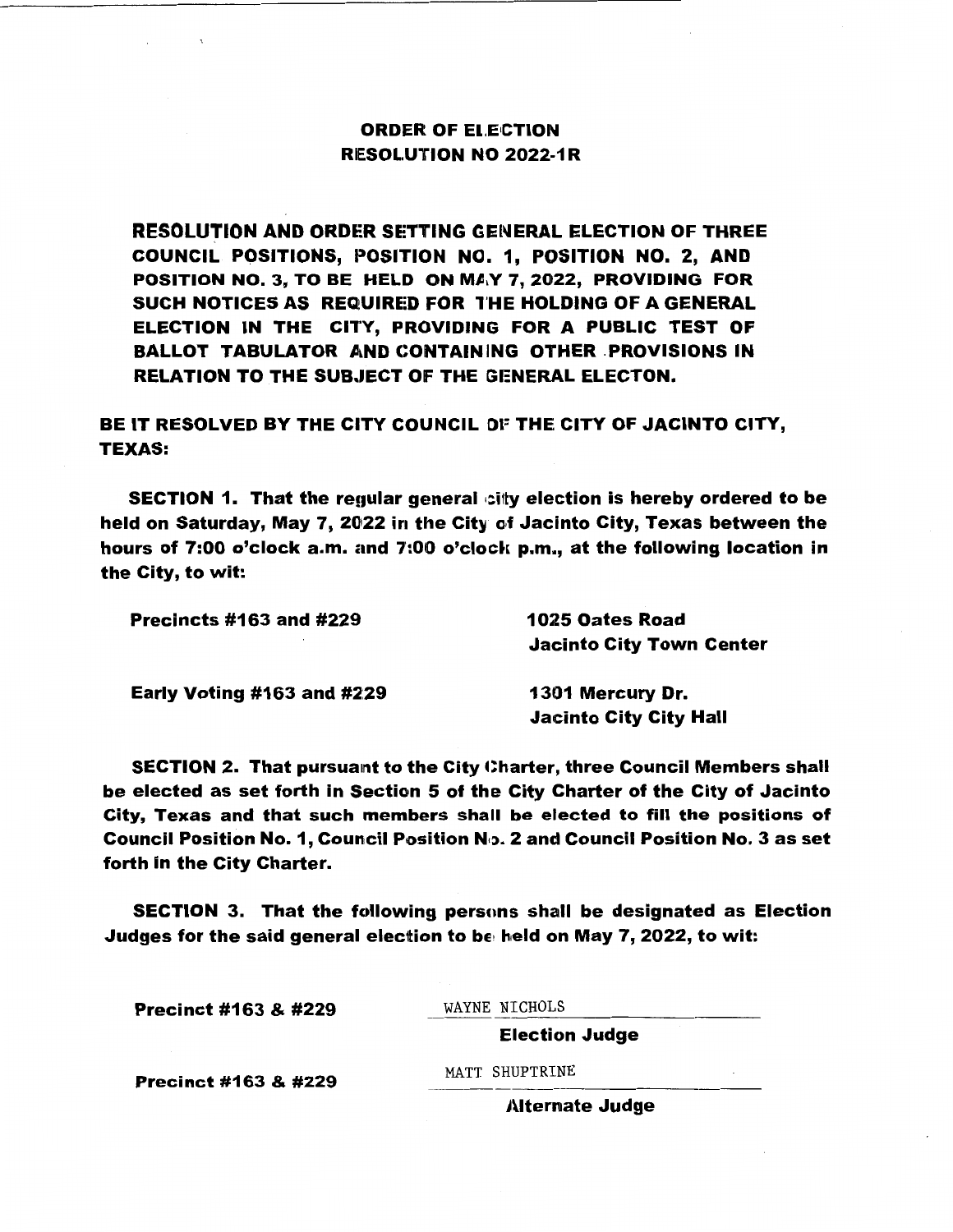## Page 2

SECTION 4. That the City Secretary shall conduct a public test of the ballot tabulator to be used in the tabulation of the votes cast in the said general election to test the accuracy of said ballot tabulator. That the City Secretary shall publish notice of the said test as required by law for the publication of such test.

SECTION 5. That City Hall at 1301 Mercury Drive, Jacinto City, Texas, is hereby designated and ordered to be the Central Counting Station as prescribed in Chapter 127, Sub Chapter A of the Election Code of the State of Texas. It is further ordered that the City Secretary is hereby designated as the Counting Station Manager and the Tabulation Supervisor of the Central Counting Station.

SECTION 6. That the City Hall shall be the place which Early Votes shall be cast and that the City Secretary, Joyce Raines, and the following named persons shall be designated as officials for conducting the early voting, to wit:

Leticia Rodriguez, Anita Gallardo and Christal Rodriguez

SECTION 7. That Early Voting shall be held at the said City Hall at 1301 Mercury Dr. in the City of Jacinto City, Texas on the following dates and between the hours of 8:00 a.m. and 5:00 p.m. on each day, to wit: from the  $25<sup>th</sup>$ day of April through the 29th day of April and on the 2<sup>nd</sup> day of May from 8:00 a.m. through 5:00 p.m. and on the  $3^{rd}$  day of May, 2022 from 7:00 a.m. through  $7:00$  p.m. for the general election as stated above.

SECTION 8. The City Secretary is hereby ordered and directed to publish the Notice of Election to be held on May  $2$ ,  $2020$  as prescribed by the Election Code of the State of Texas, City Charter and Ordinance of the City of Jacinto City Texas.

**PASSED AND ADOPTED** THIS 10th llAY 01: **t=EBRIJARY,** 2022